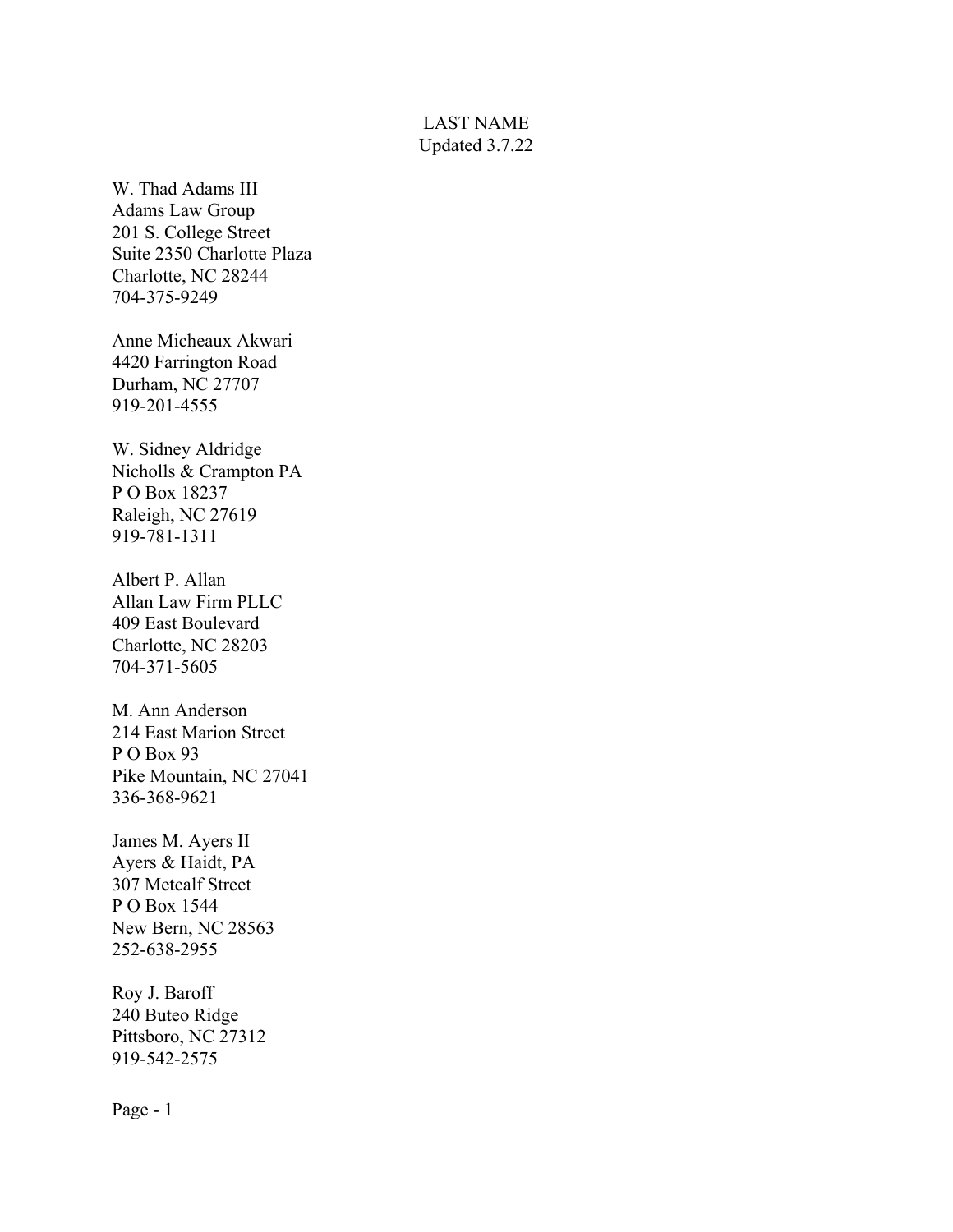William P. Barrett Barrett Law Offices PLLC 5 W. Hargett Street Suite 910 Raleigh, NC27601 919-999-2799

Dauna Bartley DL Bartley Law 13200 Strickland Road Suite 114-216 Raleigh, NC 27613-5252 919-283-1390

Robert A. Beason Beason & Ellis Conflict Resolution, LLC 2741 University Drive P O Box 52270 Durham, NC 27717-2270 919-419-9979

Asa L. Bell, Jr. Bell & Vincent-Pope, P.A. 1000 Centre Green Way Suite 200 Cary, NC 27413 919-755-1068

Calvin B. Bennett III The Bennett Law Firm P O Box 90574 Raleigh, NC 27675-9574 919-844-3989

William D. Bernard Brown & Bunch PLLC 101 N. Columbia Street Chapel Hill, NC 27514 919-968-1111

Donald H. Beskind Twiggs Beskind Strickland Rabenau 150 Fayetteville Street Suite 1100 Raleigh, NC 27601 919-828-4357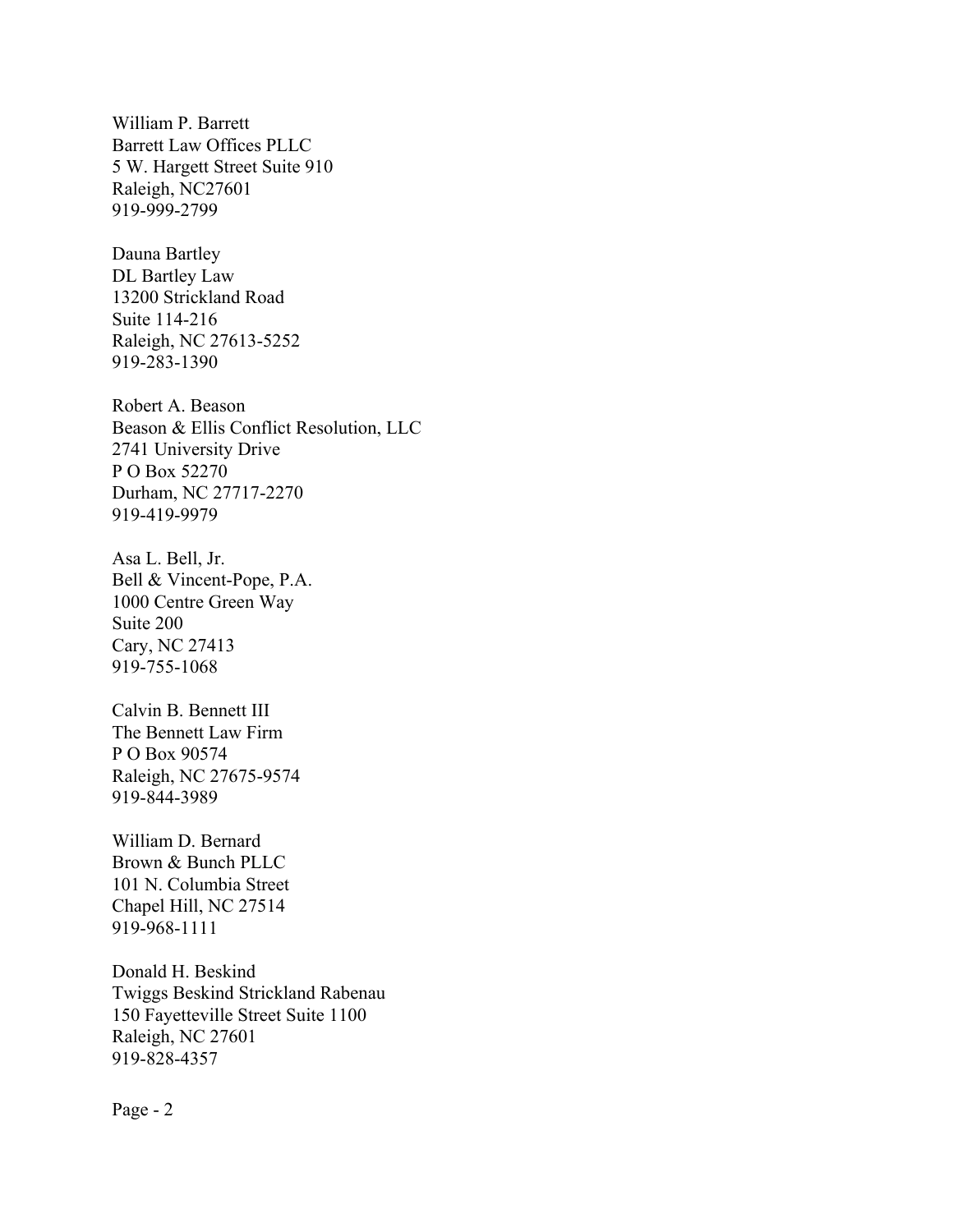James G. Billings Billings Law Firm 3737 Glenwood Avenue Suite 200 Raleigh, NC 27612-5515 919-573-1890

William A. Blancato Doughton Blancato PLLC 633 West Fourth Street Winston-Salem, NC 27101 336-725-9416

John J. Bowers Womble Carlyle Sandridge & Rice P O Box 13069 Research Triangle Park, NC 27709 919-484-2387

Richard T. Boyette Cranfill, Sumner & Hartzog, LLP 5420 Wade Park Blvd. Suite 300 Raleigh, NC 27607 919-863-8729

Karen Boyle 1708 Chestnut Street Wilmington, NC 28405 910-762-2468

Anthony Brannon Brannon Strickland PLLC 107 Fayetteville Street Mall Suite 201 Raleigh, NC 27601 919-838-5295

R. Frost Branon, Jr. Attorney at Law 1235-E East Boulevard Suite 163 Charlotte, NC 28302 800-335-3886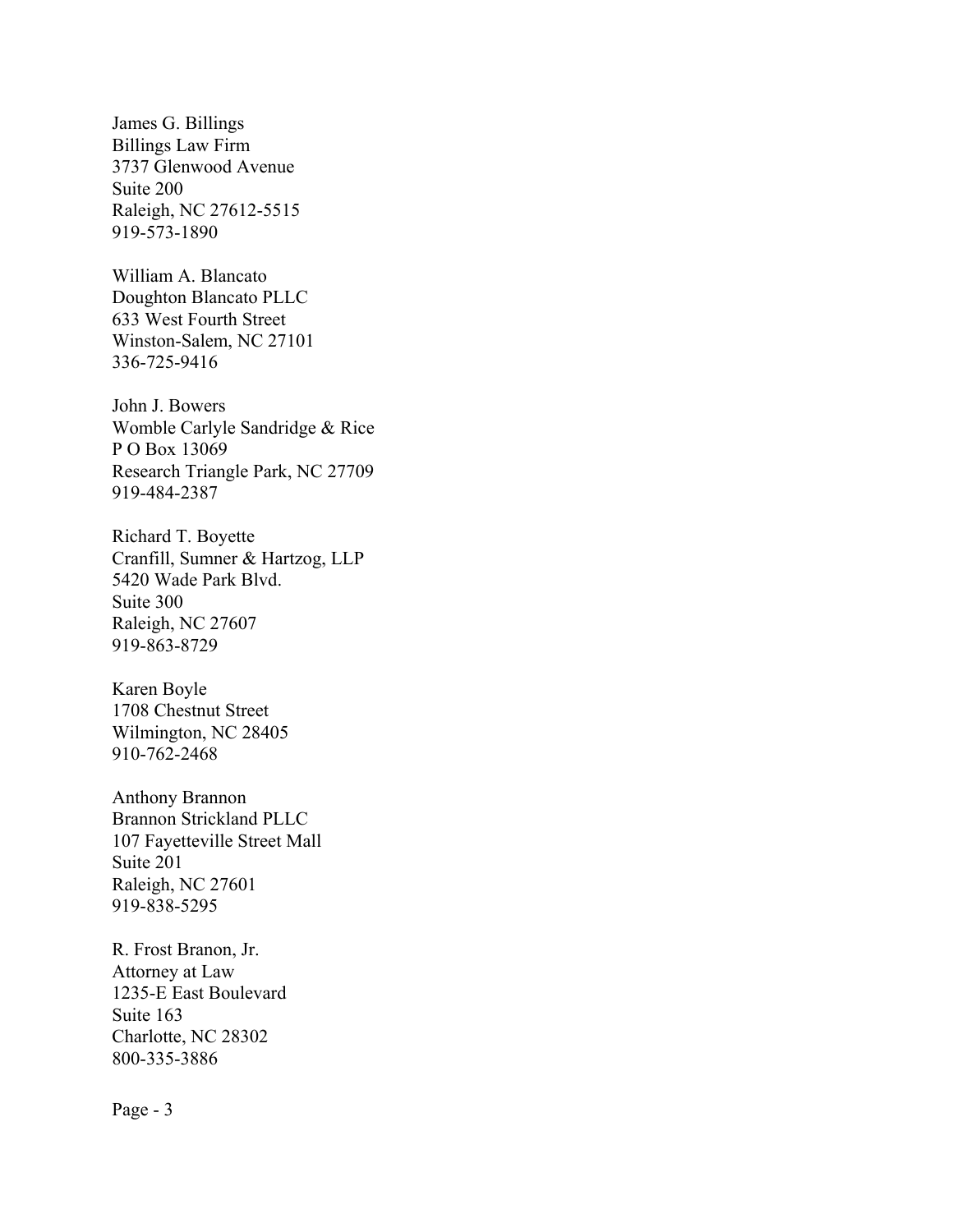Leann Nease Brown Brown & Bunch, PLLC 101 N. Columbia St. Suite 100 Chapel Hill, NC 27516 919-968-1111

Robert R. Browning  $200$  E.  $4<sup>th</sup>$  Street P O Box 859 Greenville, NC 27835-0859 252-758-6530

Robert M. Burroughs, Sr. 2121 Sutton Springs Rd. Charlotte, NC 28226-6479 704-362-2121

R. Stephen Camp 3105 Glenwood Avenue Suite 201 Raleigh, NC 27612 919-571-2815

Sam Q. Carlisle II P O Box 1209 Pinehurst, NC 28370 910-639-1628

Jeffrey A. Carr Attorney at Law 6825 Palaver Lane Cary, NC 278519 919-930-5472

David M. Carter Carter,Schnedler & Warnock, PA 56 Central Avenue Suite 101 P O Box 2985 Asheville, NC 28802 828-252-6225

Jacqueline R. Clare Attorney at Law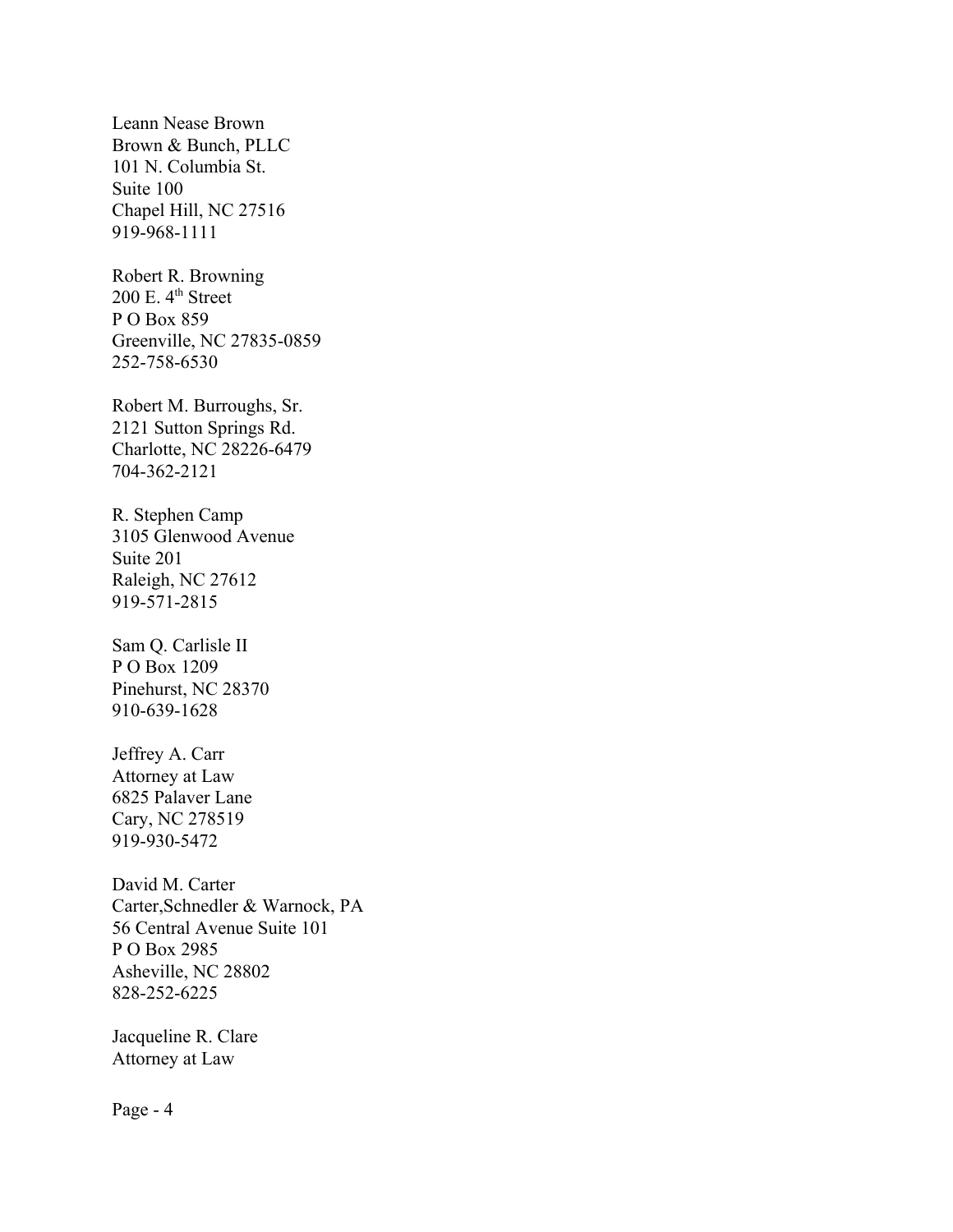1011 Vance Street Raleigh, NC 27608 919-755-9979

George T. Clark, Jr. Clark, Newton, Hiinson & McLean, LLP 509 Princess Street Wilmington, NC 28401 910-762-8743

Denise Smith Cline 16 North Boylan Avenue Raleigh, NC 27603 919-926-0734

David S. Coats Bailey & Dixon LLP P O Box 1351 Raleigh, NC 27602 919-828-0731

Stephen D. Coggins Rountree Losee LLP P O Box 1409 Wilmington, NC 28402 910-763-3404

James L. Conner II 311 East Main Durham, NC 27701 919-749-9943

Richard D. Conner Conner Gwyn Schenck PLLC P O Box 20744 Greensboro, NC 27401 336-369-8288

Sara A. Conti US Bankruptcy Trustee P O Box 939 Carrboro, NC 27510 919-967-3375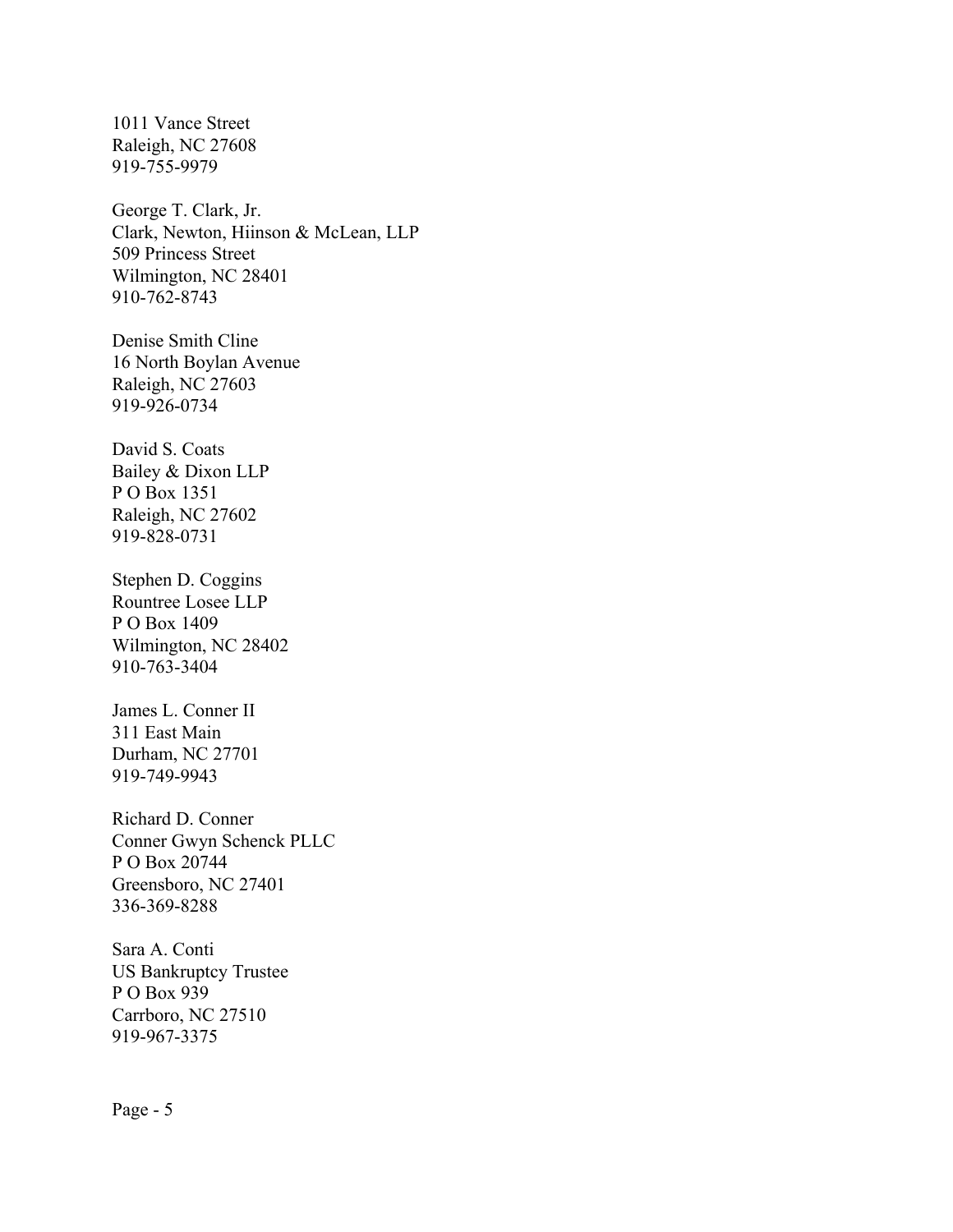Jim D. Cooley Womble Bond Dickinson LLP One Wells Fargo Center 301 South College Street Suite 3500 Charlotte, NC 28202-6037 704-331-4900

Thorns Craven Mediation, Inc. P O Box 15458 Winston-Salem, NC 27113 336-777-1477

Auley M. Crouch III Block Crouch Keeter Behm & Sayed P O Box 4 Wilmington, NC 28402 910-763-2727

Michael G. Curtis Law Office of Michael G. Curtis, P.C. P O Box 842 Swansboro,NC 28584 910-326-2800

Benjamin F. Davis, Jr. 3027 Redford Drive Greensboro, NC 27408 336-282-2095

Charles M. Davis Dispute Resolutions, LLC 101 Church Street P O Drawer 708 Louisburg, NC 27549 919-496-2137

Amos C. Dawson III Maupin Taylor & Ellis Highwoods Tower One Suite 500 3200 Beechleaf Court Raleigh, NC 27604-1064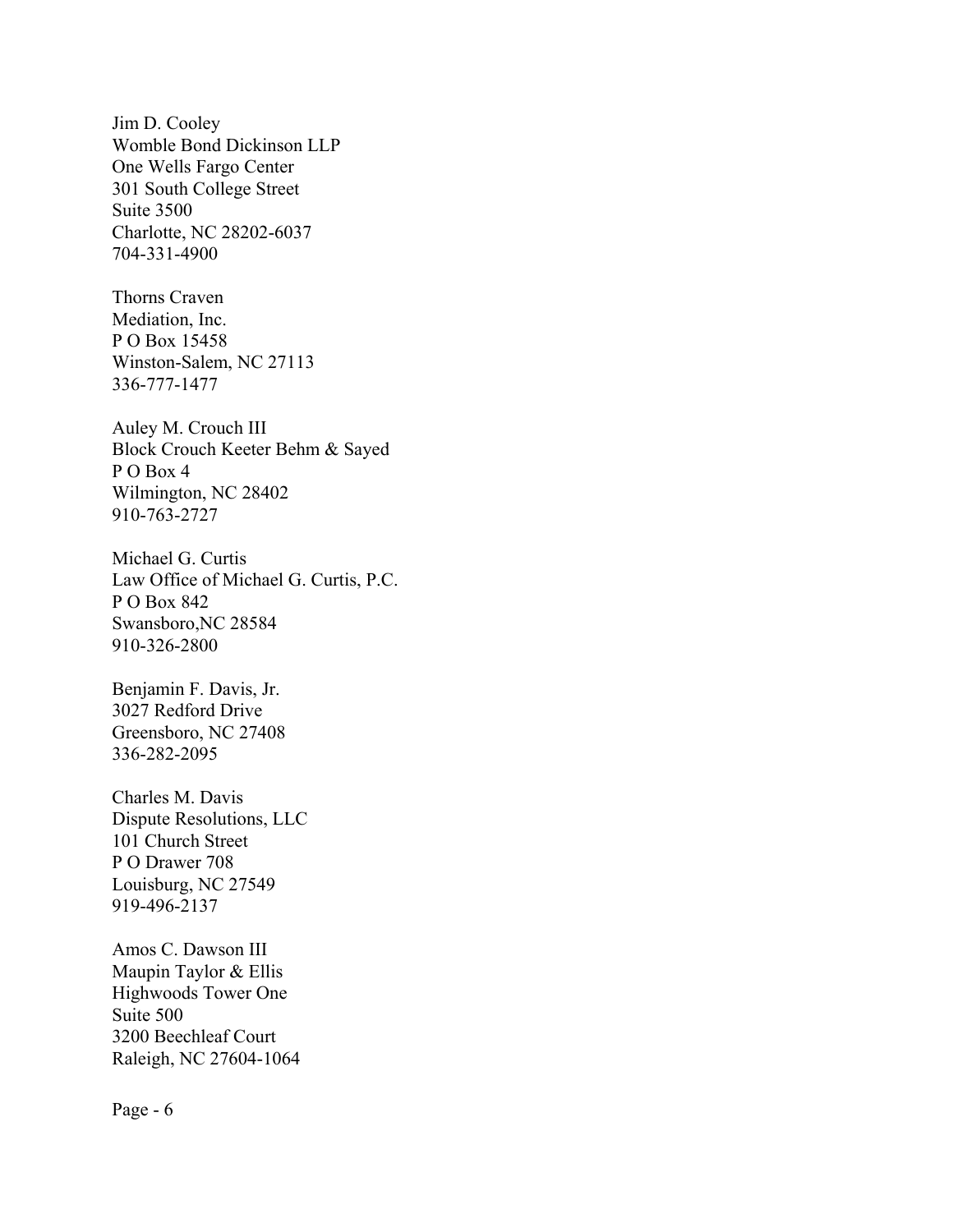Douglas DeBank 3622 Lyckan Pkwy. Suite 1008 Durham, NC 27707 919-493-2042

Dailey J. Derr Dailey J. Derr, PA P O Box 51266 Durham, NC 27717-1266 919-419-1265

Lorrie Dollar Mediator and Attorney at Law P O Box 1477 Cary, NC 27512 919-622-1301

Ken Doss Professional Mediation, LLC 111-E Shore Lake Drive Greensboro, NC 27455 336-508-7902

Stephen Dunn Van Hoy, Reutlinger, Adams and Dunn 737 East Boulevard Charlotte, NC 2823 704-375-6022

L. Neal Ellis Hunton & Williams P O Box 109 Raleigh, NC 27602 919-899-3019

Rene Stemple Ellis Beason & Ellis Conflict Resolution, LLC 2741 University Drive P O Box 52270 Durham, NC 27717-2270 919-419-9979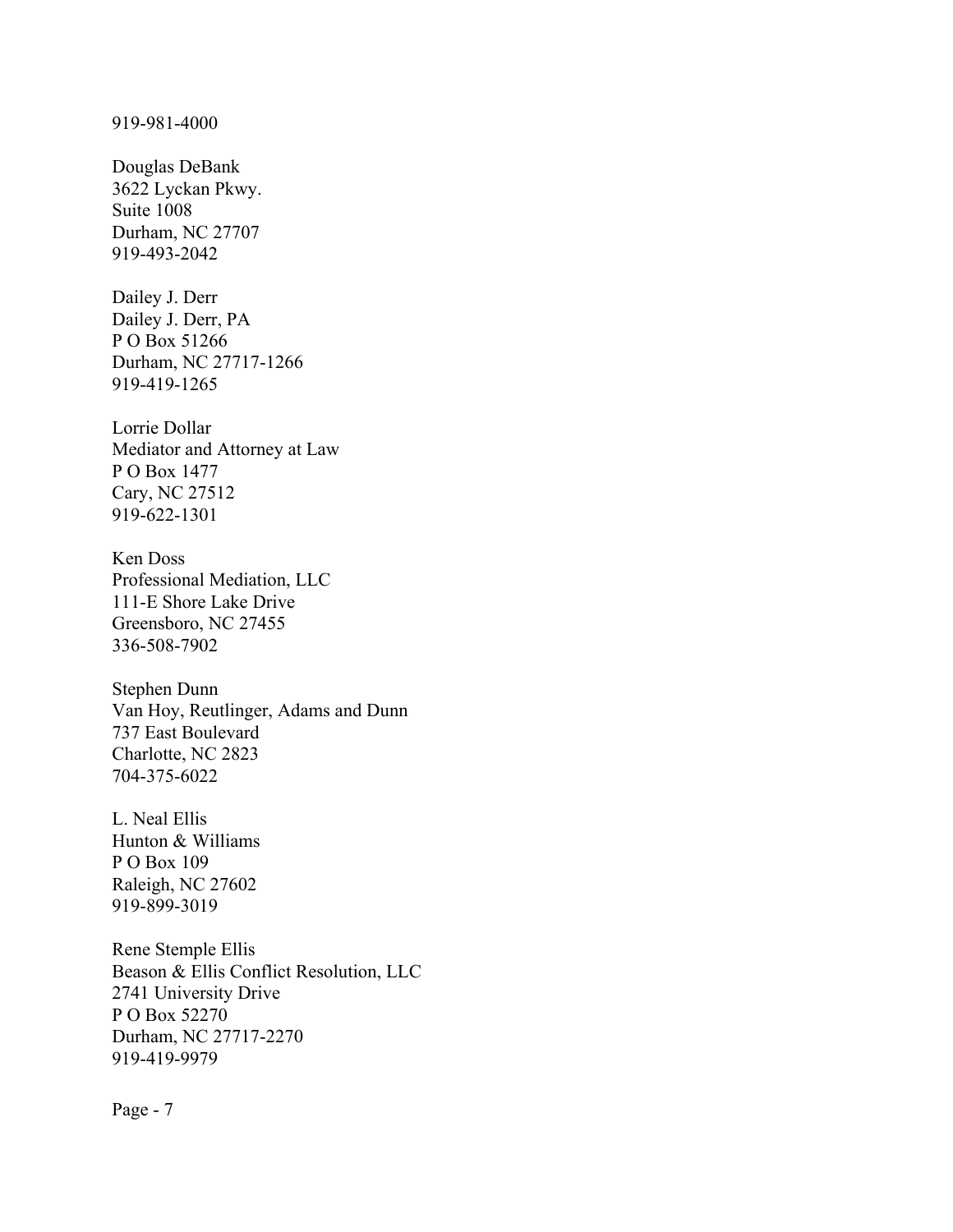Richard W. Ellis Ellis & Winters 1100 Crescent Green Suite 200 Cary, NC 27518 919-865-7007

Stephen B. Epstein Poyner Spruill LLP P O Box 1801 Raleigh, NC 27602 919-783-2846

Melinda Evans 111 MacRae Court Chapel Hill, NC 27516 919-969-8767

Richard Farrell The Farrell Law Group PC 5000 Falls of Neuse Road Suite 410 Raleigh, NC 27609 919-872-0300

Jane Flowers Finch 1810 Craig Street Raleigh, NC 27605 919-828-5001

Mark A. Finkelstein Smith Moore LLP P O Box 27525 Raleigh, NC 27611 919-755-8819

Paul Flick Flick Dispute Resolutions 3321 Trillium Whorrel Court Raleigh, NC 27607 919-809-7346

Lynn Fontana 115 East Main Street Durham, NC 27701-3604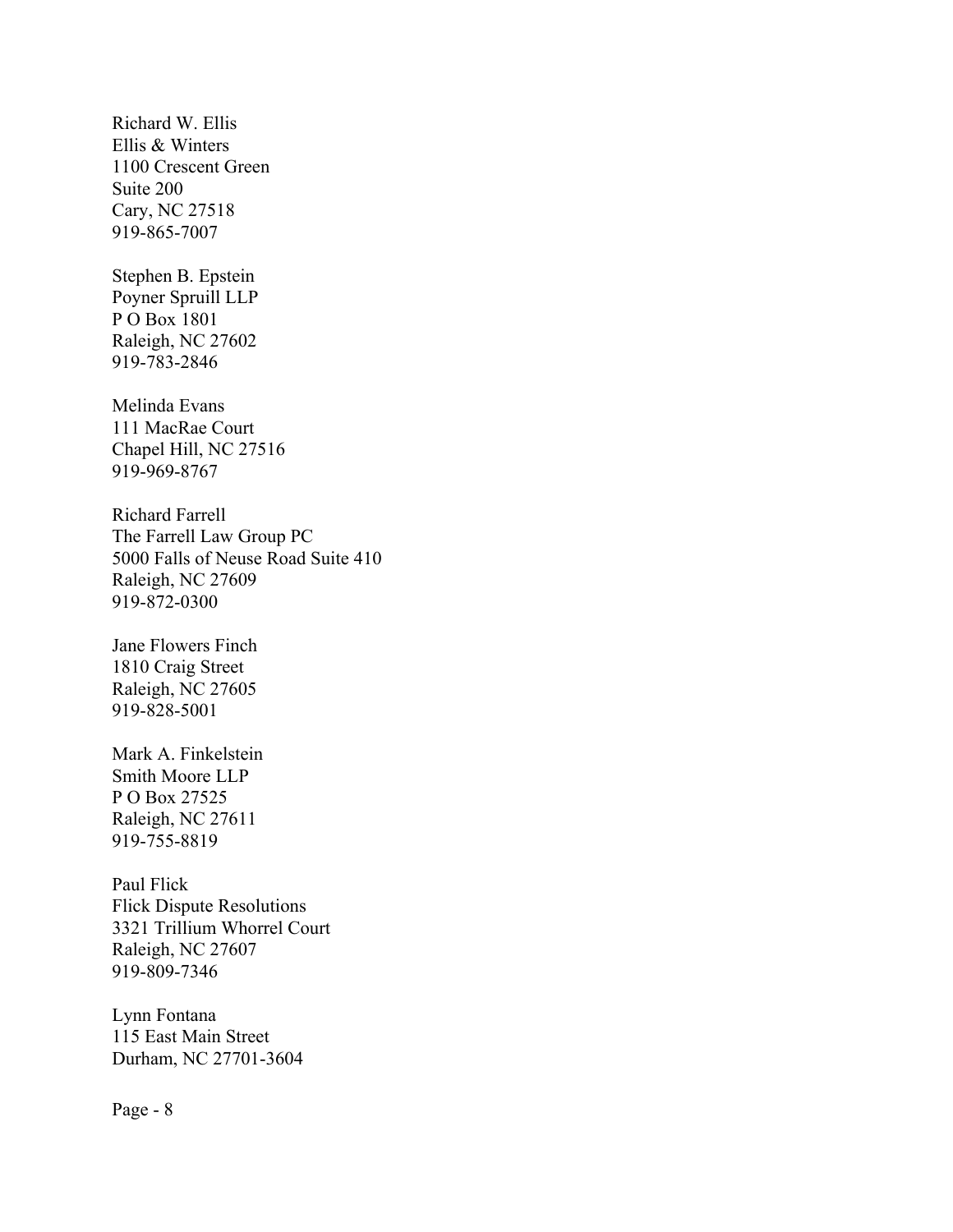919-682-4900

Christie M. Foppiano Foppiano Mediations P O Box 4661 Cary, NC 27519-4661 919-632-1715

James R. Fox Bell Davis & Pitt P O Box 21029 Winston-Salem, NC 27120-1029 336-722-3700

James M. Gale Smith Moore Leatherwood Two Hannover Square Suite 2800 434 Fayetteville Street Raleigh, NC 27601 919-755-8763

John Geil P O Box 6753 Raleigh, NC 27628 919-510-8525

L. Michelle Gessner ELM - Employment Law Mediators G.G. Galloway House 602 East Morehead Street Charlotte, NC 28202 704-626-1543

Henry W. Gorham Teague Campbell Dennis & Gorham 1621 Midtown Place Raleigh, NC 27609-7553 919-873-0166

R. Howard Grubbs 197 Gorge View Drive Blowing Rock, NC 28605 828-295-5070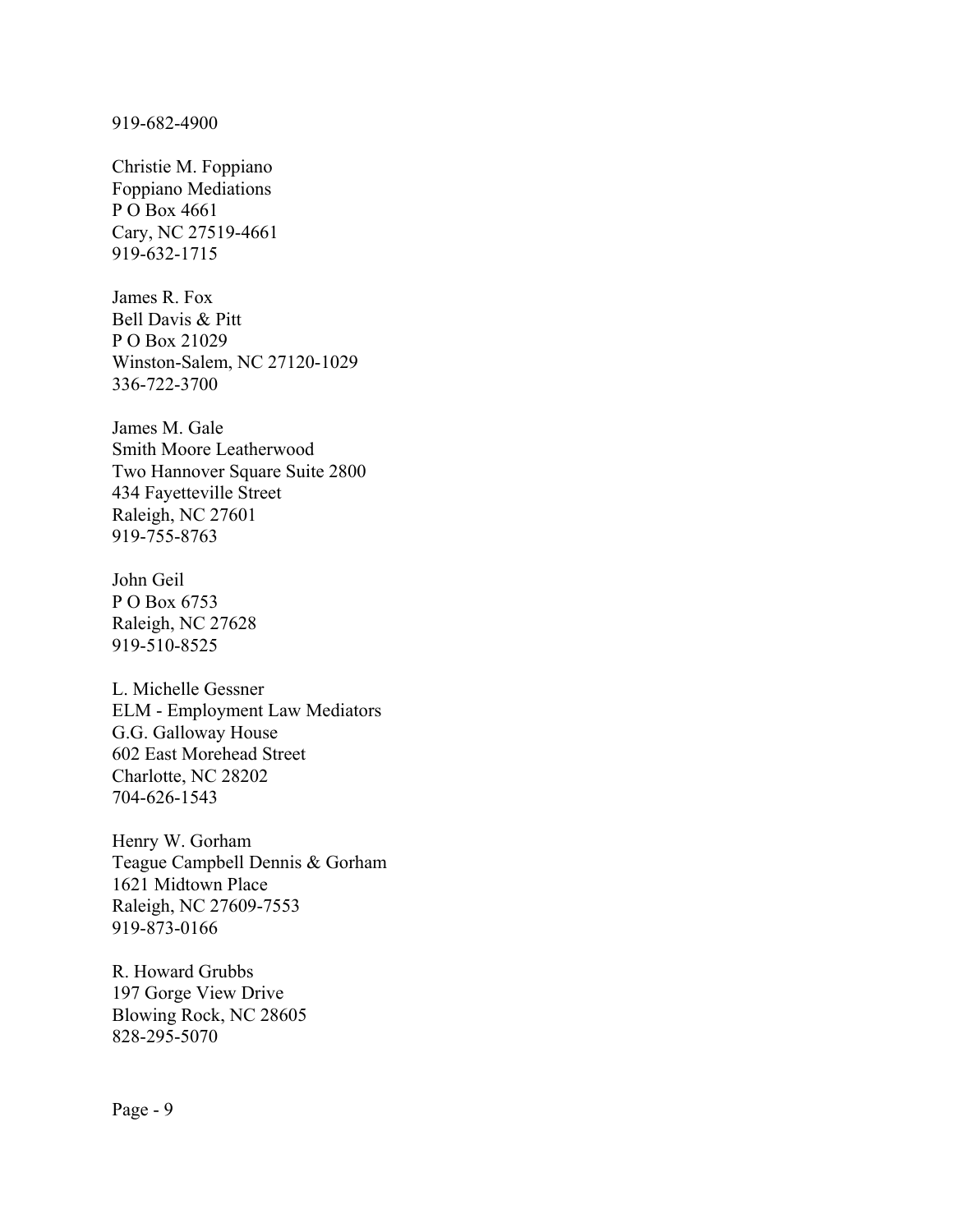A. Holt Gwyn Conner Gwyn Schenck PLLC 306 East Market Street Suite One Greensboro, NC 27401 336-691-9222

Charles Hardee Brantly Jenkins Riddle Hardee & Hardee P O Box 924 202 E. Arlington Road Greenville, NC 27835 252-355-1998

Gary Wayne Hardee Hardee & Hardee P O Box 924 202 E. Arlington Road Greenville, NC 27835 252-355-1998

Jonathan R. Harkavy Patterson Harkavy LLP 101 South Elm Street P O Box 51 Greensboro, NC 27401 336-370-4200

Scott C. Hart Sumrell Sugg 416 Pollack Street P O Drawer 889 New Bern, NC 28563 252-633-3131

M. Lynn Hartsell Attorney at Law 1010 Lakeview Drive Cedar Grove, NC 27231-919-732-1277

Lucius Herman Harvin III C.A.L.M. Inc. P O Box 31208 Raleigh, NC 27622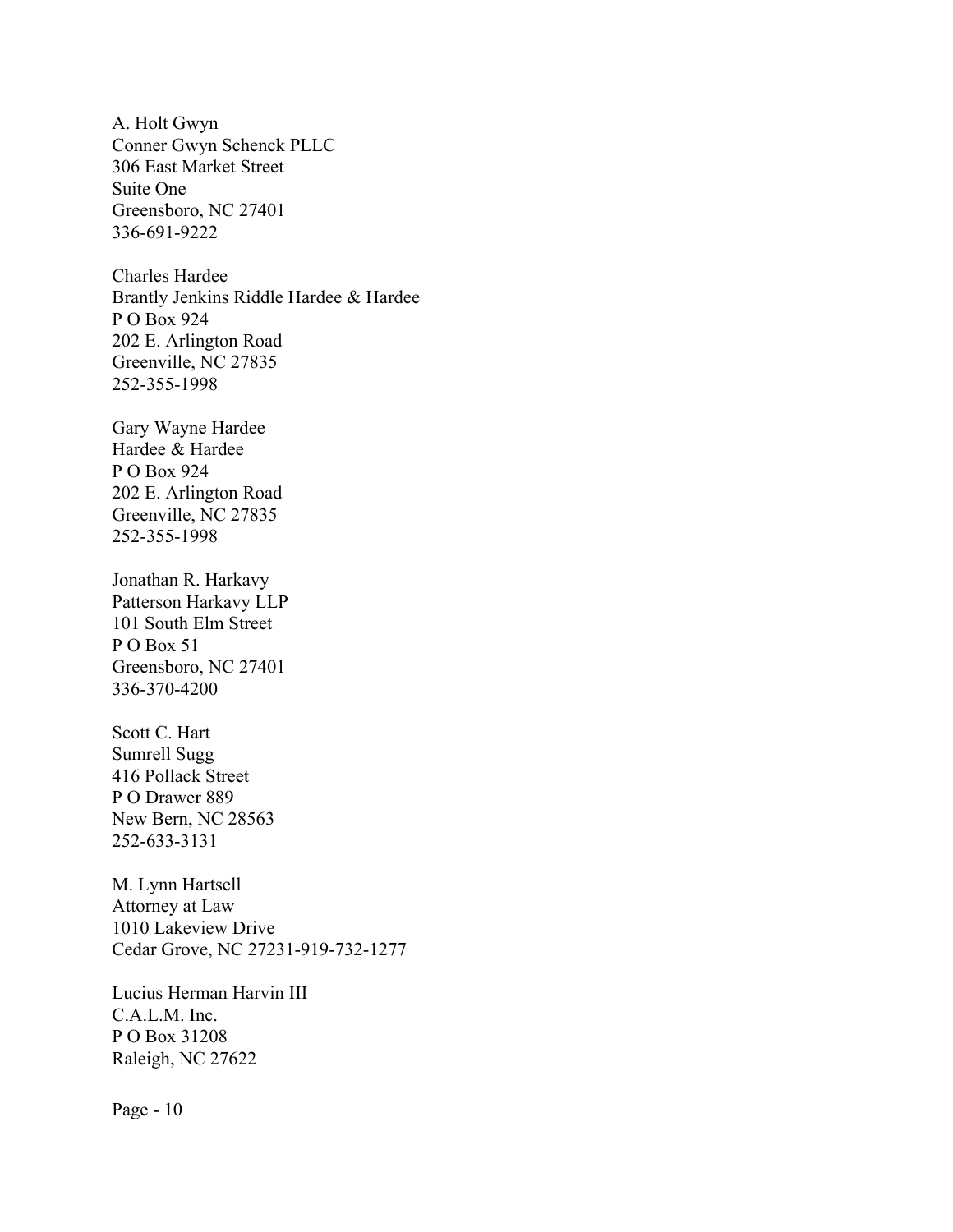800-783-5657

Emmet Boney Haywood 3700 National Drive Suite 112 Raleigh, NC 27612 919-781-1371

Gregory Alan Heafner 1510 Twisted Oak Drive Suite 303 Chapel Hill, NC 27516 919-967-8122

Mickey A. Herrin Herrin & Morano 210 S. Washington Street Greenville, NC 27835-0552 252-752-3104

Todd M. Hess Barwell Whaley Patterson & Helms PLLC Ballantyne One 15730 Brixham Hill Ave., Suite 300 Charlotte, NC 28277 980-213-6929

Patricia L. Holland 1552 Iredell Dr. Raleigh, NC 27608 984-232-8014

Grover Prevatte Hopkins Attorney at Law 212 N. Main Street Tarboro, NC 27886-5008 252-823-1156

L.P. Hornthal Hornthal Riley Ellis & Maland LLP P O Box 220 Elizabeth City, NC 27907-0220 252-335-0871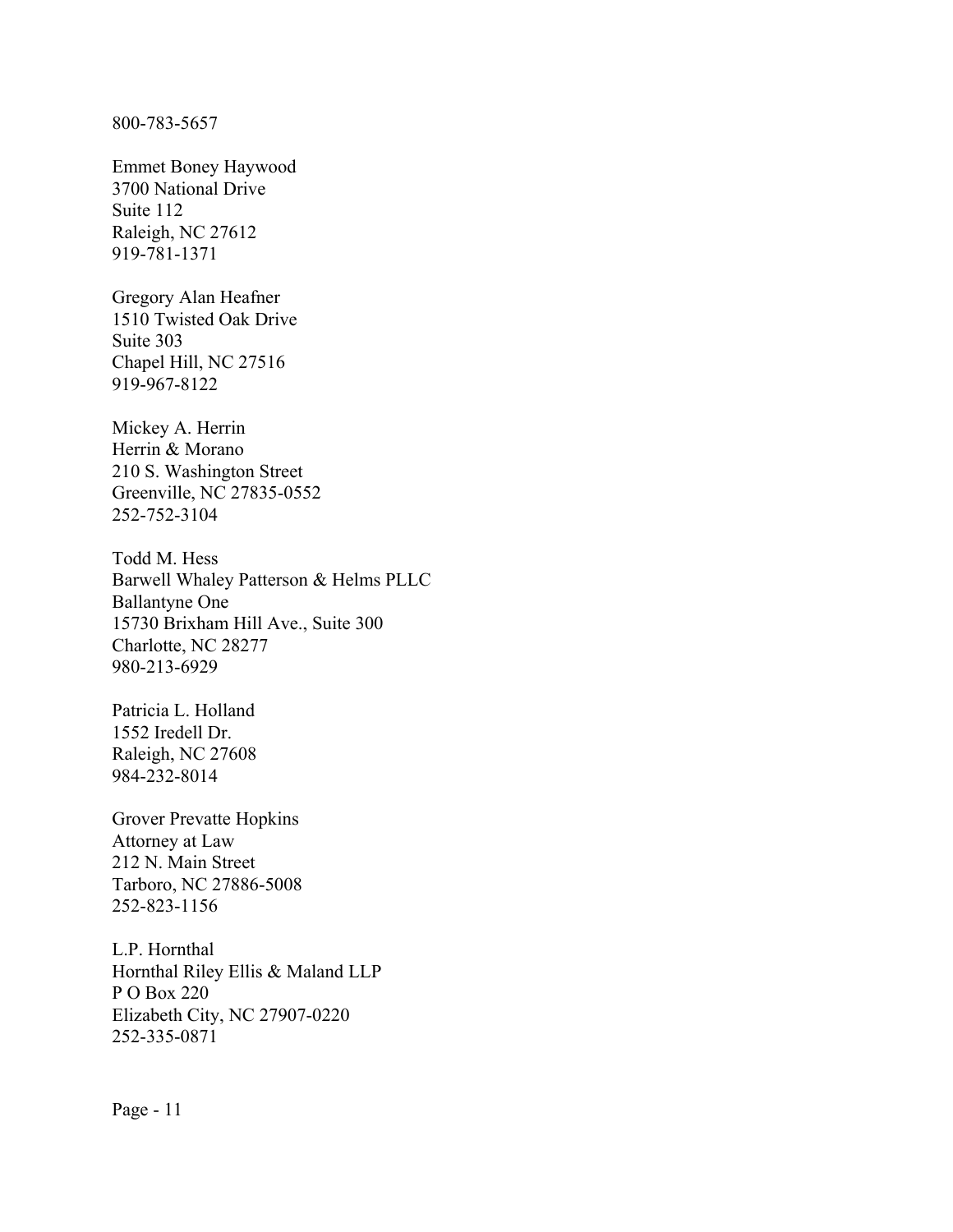Joseph T. Howell Kirk Kirk Howell Cutler & Thomas LLP 200 North Pine Street P O Box 729 Wendell, NC 27593 919-365-6000

James R. Hubbard Law Offices of James R. Hubbard PLLC 1340 Environ Way Chapel Hill, NC 27517 919-928-0367

Justin K. Humphries The Humphries Law Firm P.C. 1904 Eastwood Road Suite 310-A Wilmington, NC 28403 910-332-0721

Robert N. Hunter, Jr. Higgins Benjamin 301 M. Elm Street, Suite 800 Greensboro, NC 27420-0570 336-273-1600

Scott E. Jarvis Attorney & Counselor at Law Landfall Executive Suites 1213 Culbreth Drive Wilmington, NC 28405 910-509-7123

Richard Kane 2115 Roswell Avenue Charlotte, NC 28207 704-469-1889

Terry Richard Kane Poyner & Spruill 3600 Glenwood Ave. P O Box 10096 Raleigh, NC 27605 919-783-1035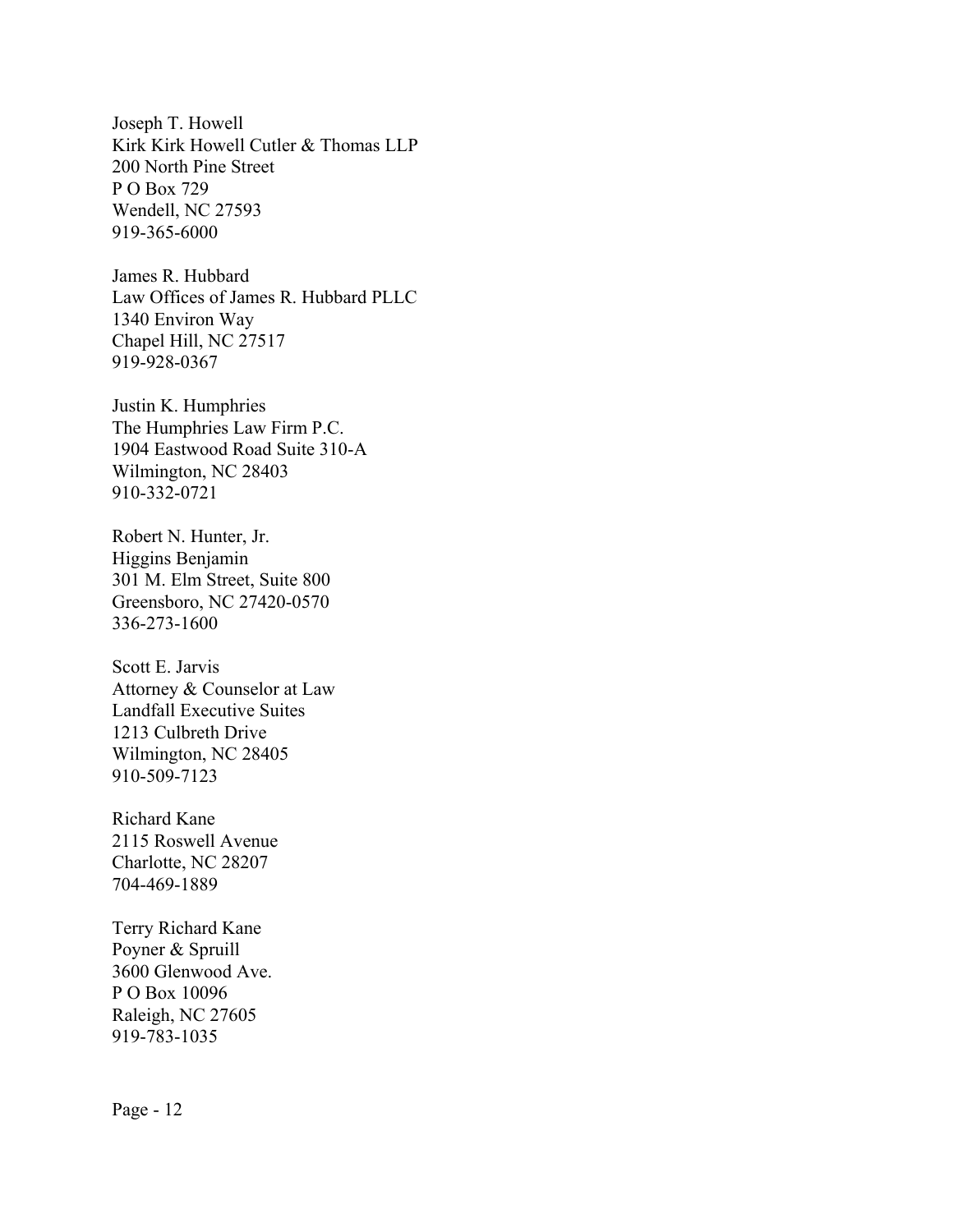Howard L. Kastel 10393 Holt Chapel Hill, NC 27517 910-933-9181

Douglas W. Kenyon DW Kenyon PLLC 5823 Sentinel Drive Raleigh, NC 27609 919-604-3224

J. Allen Kerr, Jr. 4198 Ashfield Place Southport, NC 24861 910-477-9148

John McKinley Kirby 4801 Glenwood Avenue Suite 200 Raleigh, NC 27612 919-861-9050

Judge David O. LaBarre 1007 Pine Valley Drive Durham, NC 27712 919-479-4818

Mark A. LaMantia LaMantia Law Offices, P.C. 8341-101 Bandford Way P O Box 97695 Raleigh, NC 27624-7695 919-676-5600

D. Beth Langley Hagan Davis Mangum Barrett & Langley PLLC 300 N. Greene Street Suite 200 Greensboro, NC 27401 336-232-0680

James P. Laurie III The Law Office of James P. Laurie III, PLLC 8311 Six Forks Road Suite 111 Raleigh, NC 27615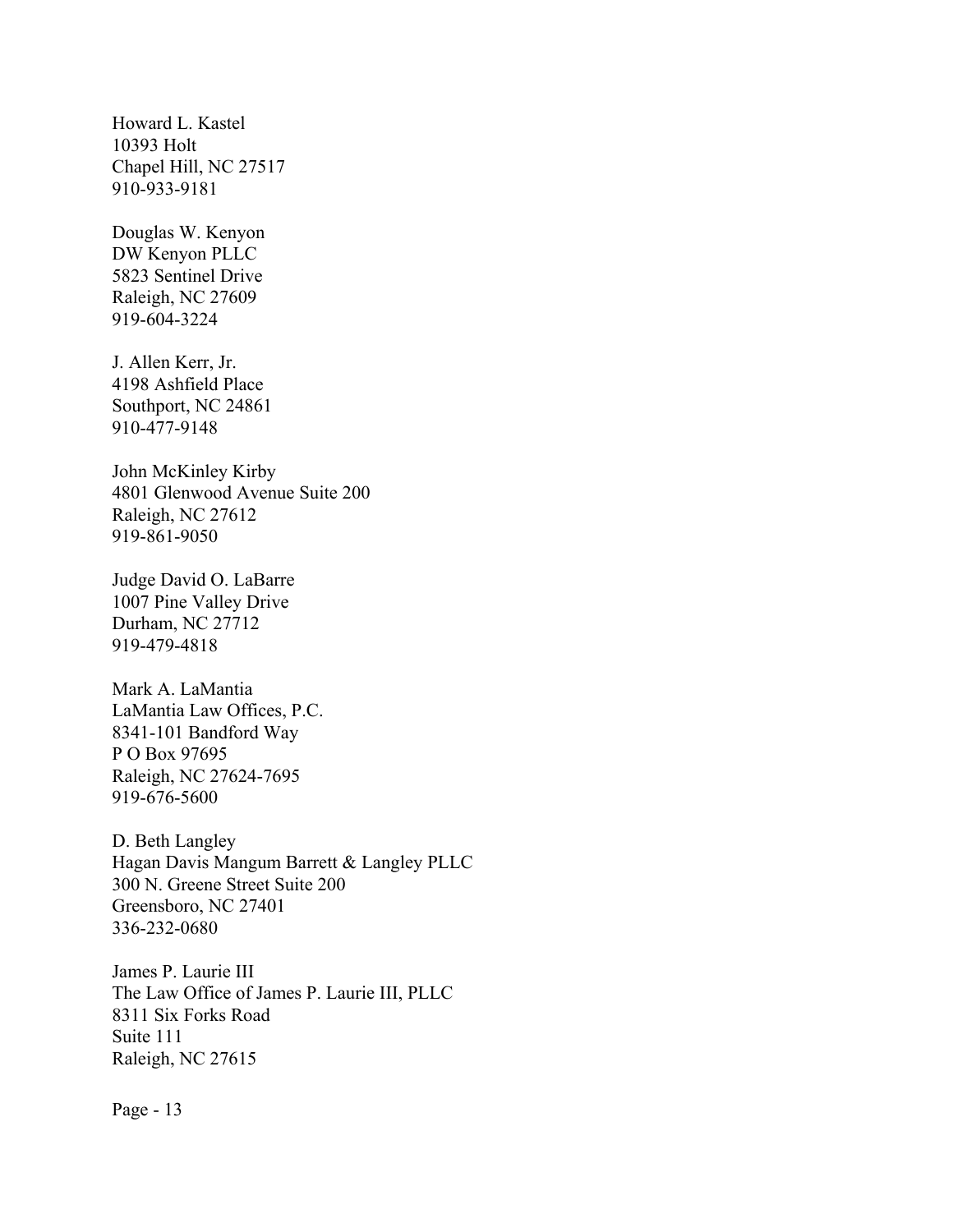## 919-256-4455

Michele A. Ledo the Law Offices of Michele A. Ledo, PLLC 227 Elm Street Raleigh, NC 27601 919-835-1311

Mary-Ann Leon The Leon Law Firm PC 704 Cromwell Drive Suite 5 Greenville, NC 27858 252-830-5366

James L. Lester MacCord Mason 1600 Wachovia Tower 300 North Green Street Greensboro, NC 27402 336-273-4422

J. Anderson Little Mediation, Inc. P O Box 16205 Chapel Hill, NC 27514 919-967-6611

Judge James D. Llewellyn Superior Court Judge, Retired P O Box 567 Atlantic Beach, NC 28512 252-559-274

Geoffrey A. Losee Rountree Losee LLP 2419 Market Street Wilmington, NC 28402-1409 910-763-3404

John W. Lunsford Law Offices of John W. Lunsford P O Box 41056 Greensboro, NC 27404-1056 336-908-1414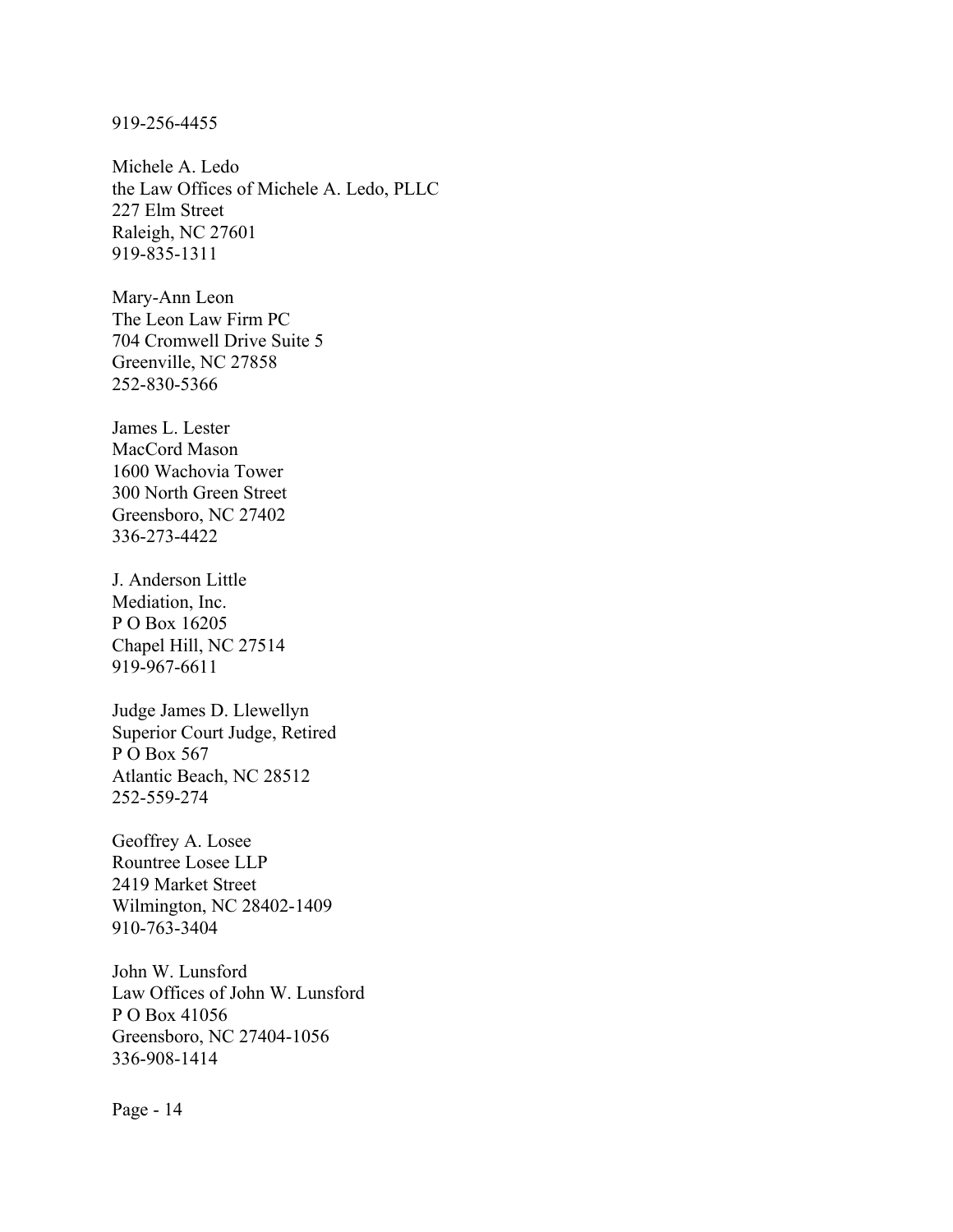John P. Marshall White & Allen, PA 106 South McLewean Street P O Box 3169 Kinston, NC 28502-3169 252-527-8000

Robert D. Mason, Jr. Womble Carlyle Sandridge & Rice One West Fourth Street Winston-Salem, NC 27101 336-721-3761

William Norton Mason Attorney at Law 228 North Front Street Suite 201 P O Box 1468 Wilmington, NC 28402 910-763-0403

Pamela W. McAfee Ellis & Winters LLP 4131 Parklake Avenue Suite 400 P O Box 33550 (27636) Raleigh, NC 27612 919-865-7019

Charles K. McCotter, Jr. McCotter, Ashton & Smith, PA 3515 Trent Road #14 New Bern, NC 28561 252-635-1005

Elizabeth McCrodden Attorney at Law 811Mordecai Drive Raleigh, NC 27604 919-834-5955

J. Douglas McCullough P O Box 2276 Atlantic Beach, NC 28512 919-819-1281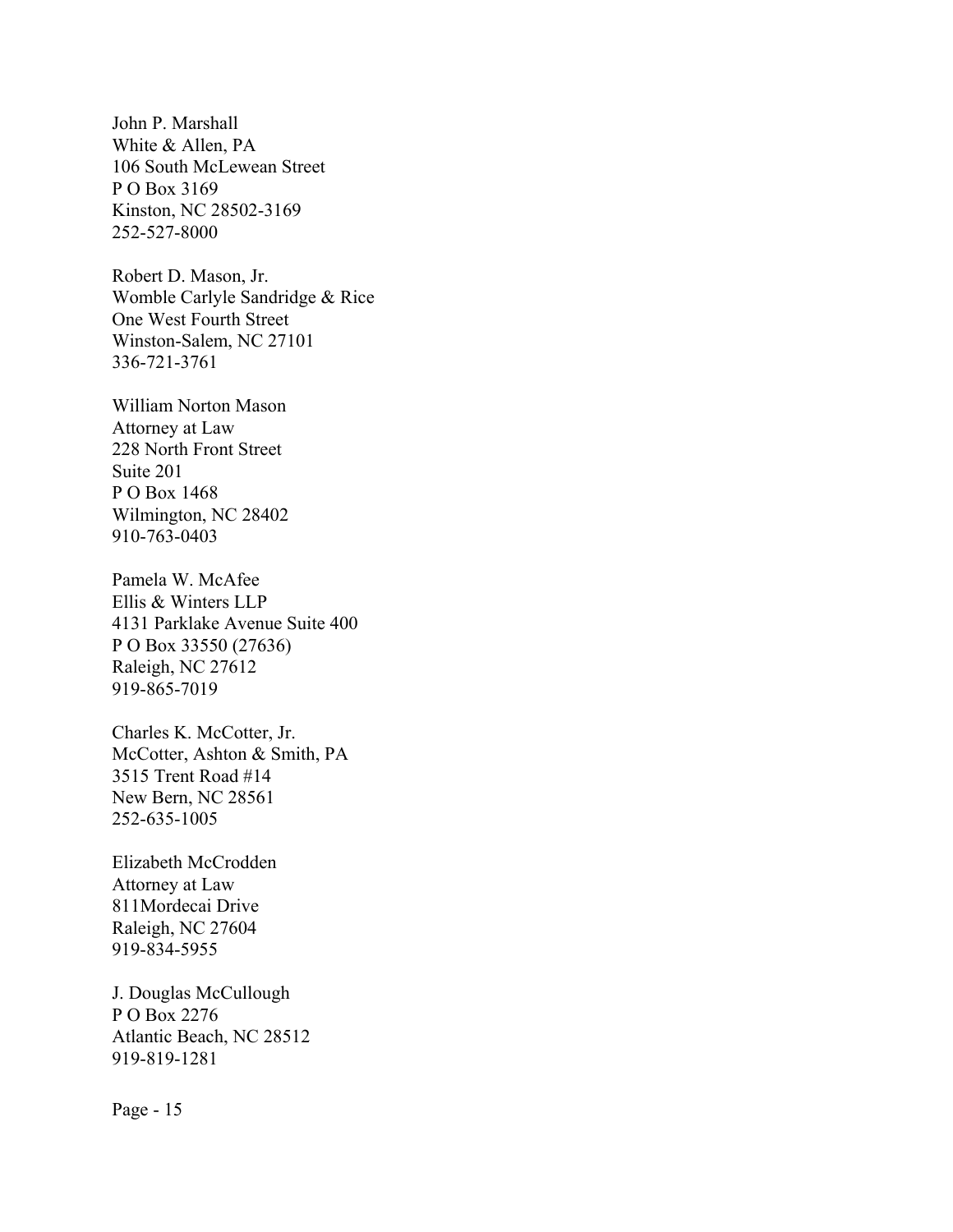R. Thornton McDaniel, Jr. Thornton McDaniel & Associates P O Box 1518 Second Floor Key Largo, FL 33037-1518 305-451-1011

Richard C. McElroy III Triangle Securities 1301 Annapolis Drive Raleigh, NC 27608 919-838-3242

Michael T. Medford Manning Fulton & Skinner, P.A. P O Box 20389 Raleigh, NC 27619-0389 919-510-9241

Robert A. Meynardie The Meynardie Law Firm, PLLC 461 Six Forks Road Suite 500 Raleigh, NC 27609 919-786-2504

Steven Michael Sharp, Michael, Outten & Graham P O Box 1027 Kitty Hawk, NC 27949 252-261-2126

Charles W. Miller 288 East Street Suite 2004 P O Box 1549 Pittsboro, NC 27312 919-542-9820

David Mills Attorney at Law 1559-B Booker Dairy Road Smithfield, NC 27577 919-934-7235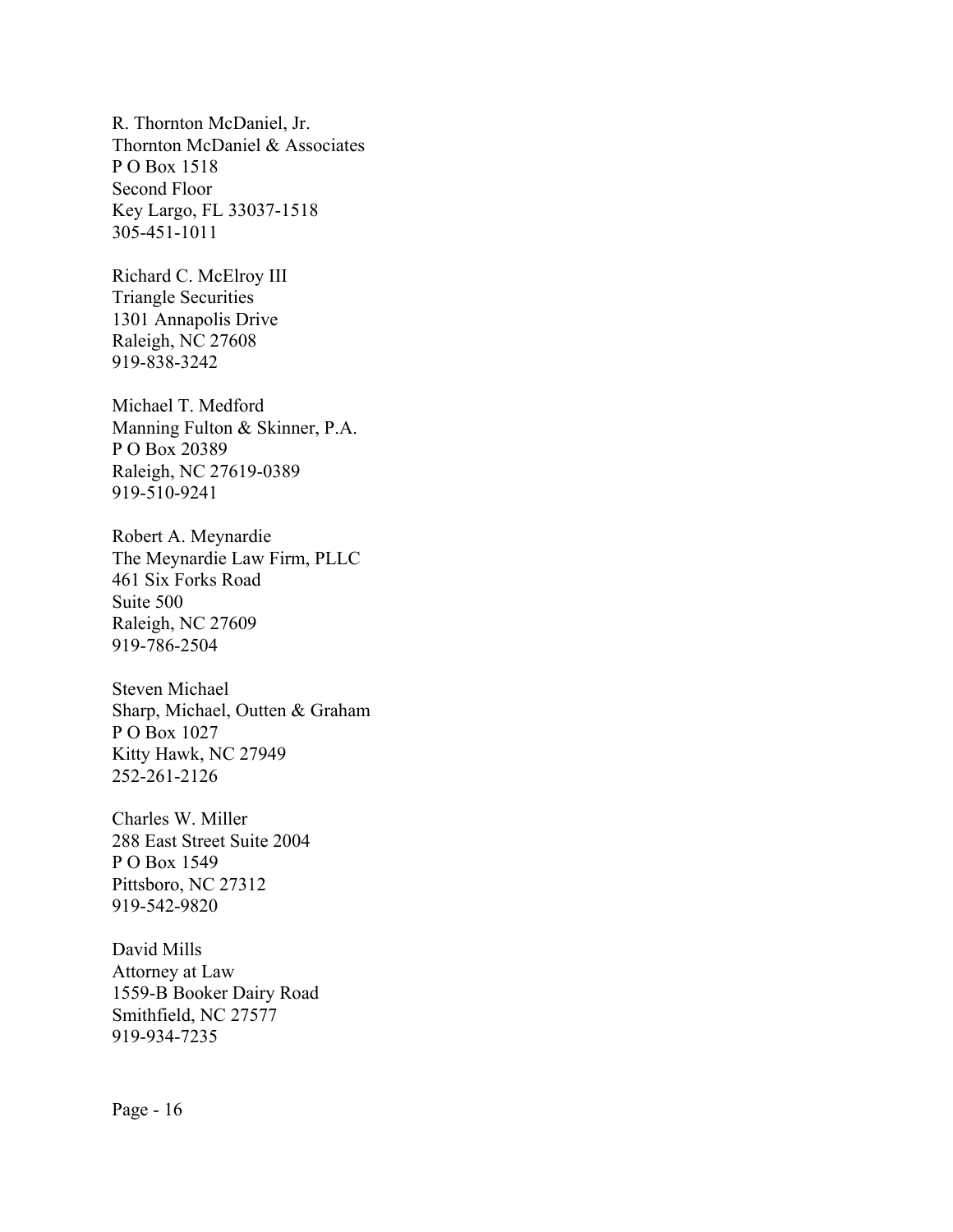E. Holt Moore III The Law Offices of E. Holt Moore III 709 Princess Street P O Box 777 Wilmington, NC 28401 910-763-4500

William J. Morgan The Law Office of William J. Morgan, P.A. P O Box 700 Jacksonville, NC 28541-0700

B. Perry Morrison, Jr. Morrison Law Firm, PLLC P O Box 2046 4612 Nash Street North Wilson, NC 27894-2046 252-243-1003

Emily A. Moseley Wood Jackson PLLC 1330 St. Mary's Street Suite 460 Raleigh, NC 27605 919-829-7394

Tara D. Muller Muller Law Firm 4801 Glenwood Avenue Suite 200 Raleigh, NC 27612 919-526-0001

John J. Murphy A D R Center, Inc. 140-C Cinema Drive Wilmington, NC 28403 910-362-8000

Dennis Myers 126 Pecan Avenue Wilmington, NC 28403 910-262-6111

Drew Nelson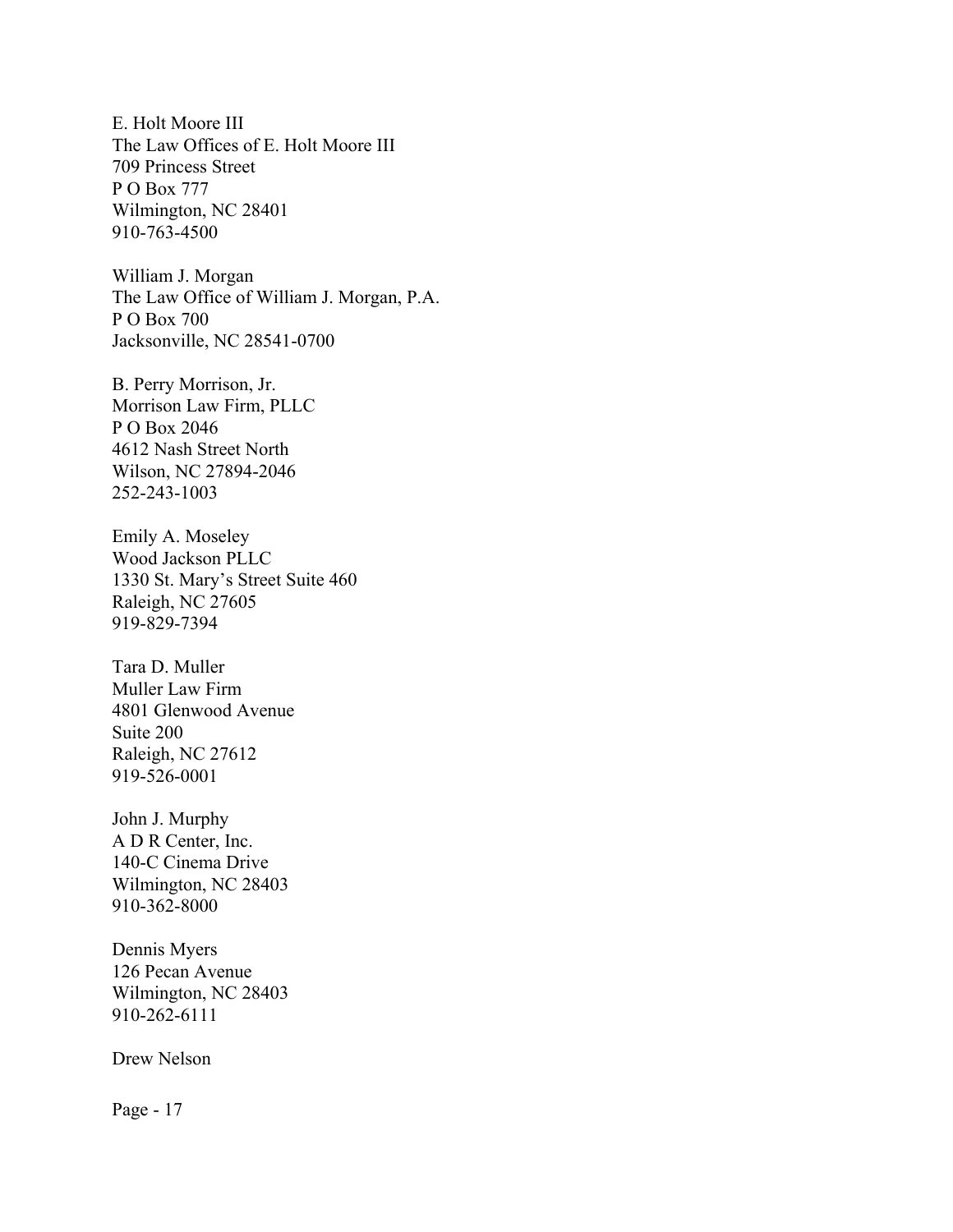Willis Johnson & Nelson PLLC 1101 Hayes Street Suite 205 Raleigh, NC 27604 919-900-7668

J. Jefferson Newton Wheatley Law Group 710 Cedar Street Beaufort, NC 28516 252-728-4000

Robert A. O'Quinn Law Office of Robert A. O'Quinn P O Box 1364 Wrightsville Beach, NC 28480 910-256-0037

Raymond E. Owens, Jr. Higgins & Owens PLLC 524 East Boulevard Charlotte, NC 28203 704-295-4509

K. Alan Parry Smith Anderson Blount Dorsett Mitchell & Jernigan LLP Wells Fargo Capitol Center 150 Fayetteville Street Suite 2300 Raleigh, NC 27601 919-821-6621

Gary Stephen Parsons Troutman Sanders LLP 434 Fayetteville Street Suite 1900 P O Box 1389 Raleigh, NC 27602 919-835-4110

James K. Pendergrass, Jr. Pendergrass Law Frim PLLC 1511 Sunday Drive Suite 220 Raleigh, NC 27607 919-510-9559

J. Anthony Penry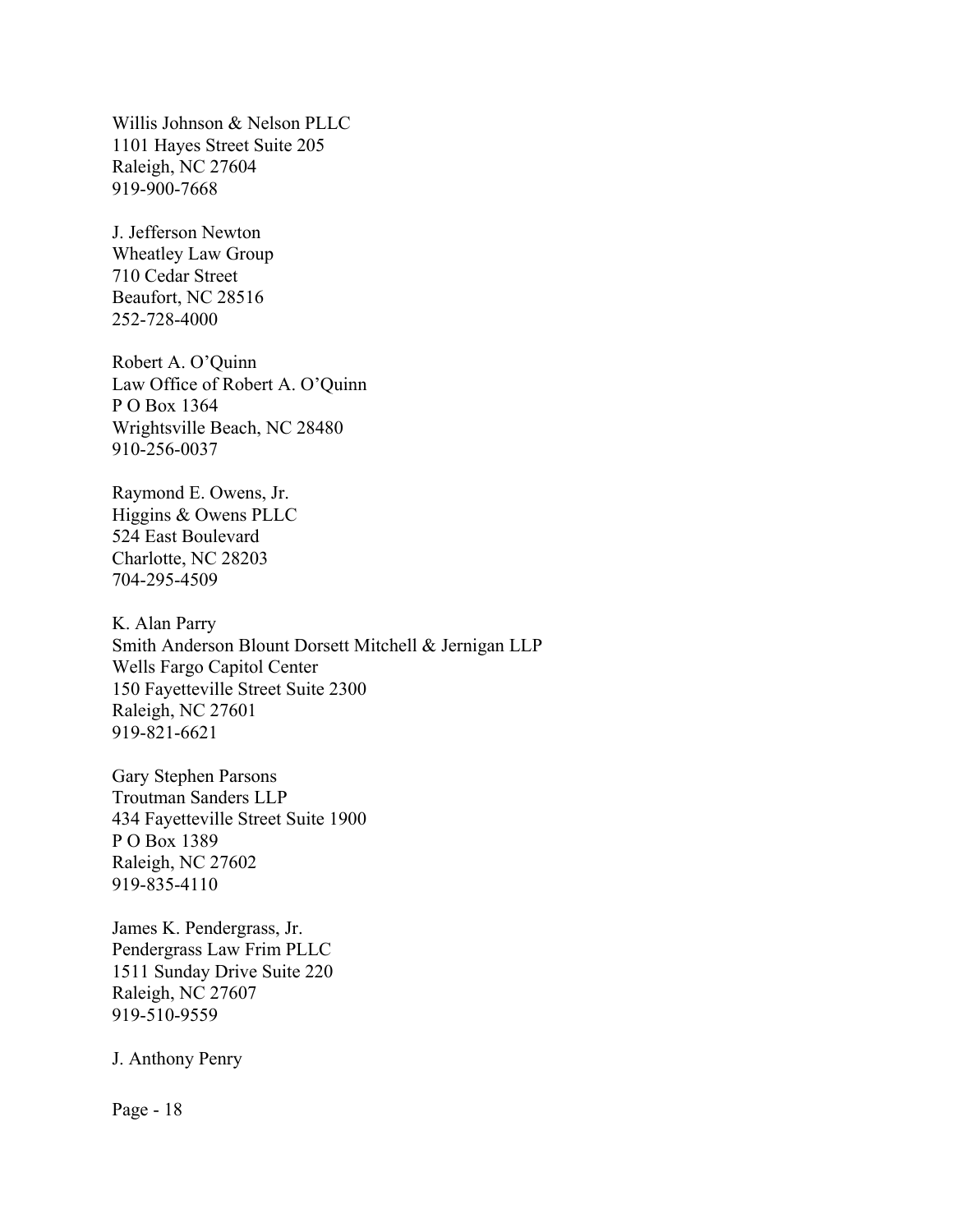Penry Riemann PLLC 510 Glenwood Avenue Suite 319 Raleigh, NC 27603 919-833-9449

M. Elizabeth Perkinson Carolina Dispute Resolution 2316 Hoot Owl Court Raleigh, NC 27603 919-724-6850

Ronald L. Perkinson P O Box 2339 Sanford, NC 27331 919-499-4387

T. Alan Pittman Alan Pittman & Associates 2413 Robeson Street Suite 7 P O Box 53612 Fayetteville, NC 28305 910-486-0992

Lacy N. Presnell Burns Day & Presnell PA 2626 Glenwood Avenue Suite 560 Raleigh, NC 27608 919-782-1441

Lucius W. Pullen 15-C Foundation manor Drive Greensboro, NC 27405 336-230-0667

Steven P. Richards Attorney & Counselor at Law 107 Chestnut Street P O Box 2140 Wilmington, NC 28402 910-793-3832

James R. Roberts III Lewis & Roberts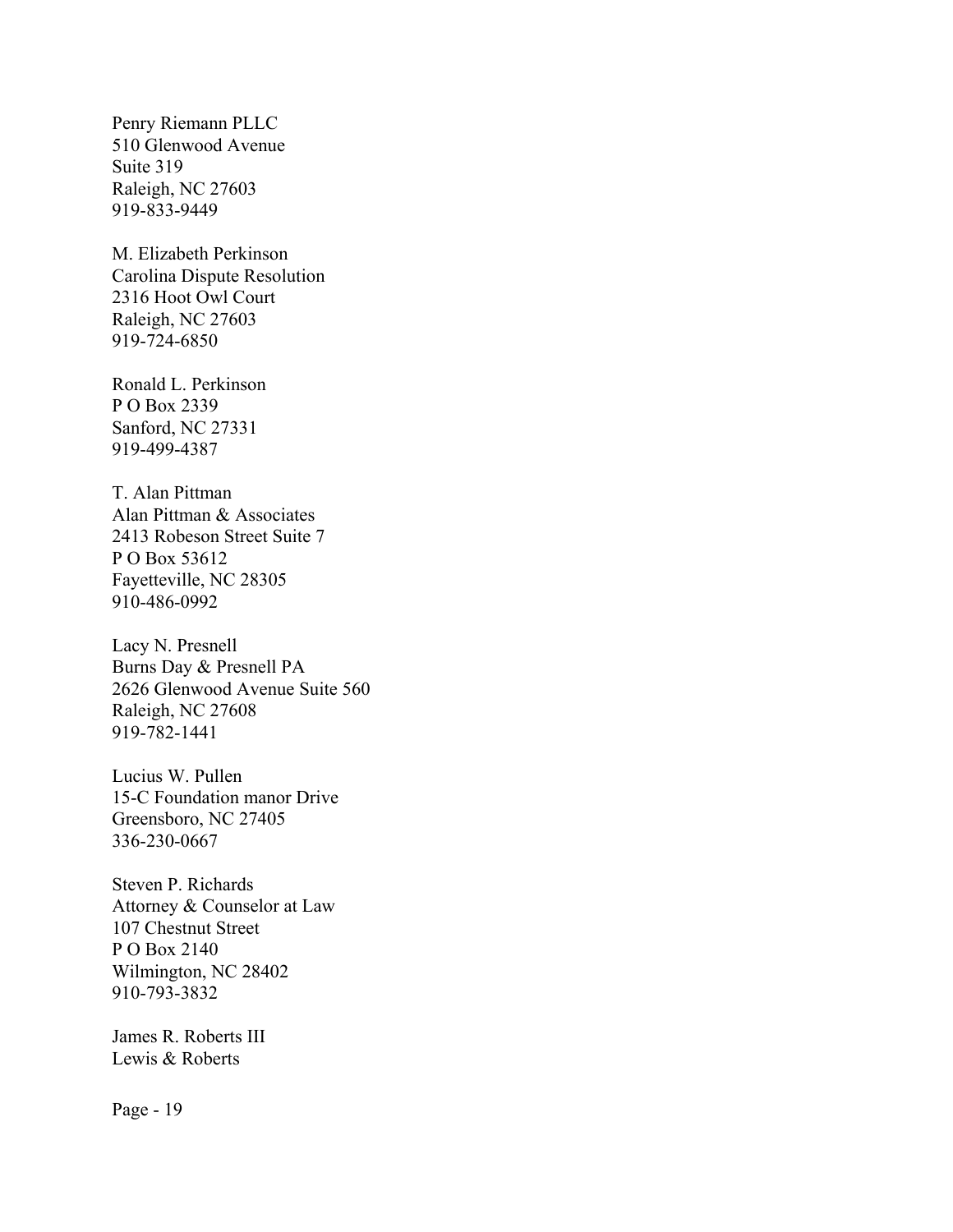3700 Glenwood Avenue Suite 410 Raleigh, NC 27619-7529 919-981-0191

Peter J. Sarda Wallace Nordan & Sarda LLP Glenwood Plaza 3605 Glenwood Avenue Suite 240 Raleigh, NC 27612 919-782-9322

James S. Schenck IV Conner Gwyn Schenck PLLC P O Box 30933 Raleigh, NC 27622 919-789-9242

Elizabeth D. Scott Williams Mullen 301 Fayetteville Street Suite 1700 P O Box 1000 Raleigh, NC 27601 919-981-4004

Johnnie Scott, Jr. Dispute Intervention Services P O Box 1683 Benecia, CA 94510-4683 707-747-0839

Kieran J. Shanahan Shanahan Law Group, PLLC 128 E. Hargett Street Suite 300 Raleigh, NC 27601 919-856-9494

John L. Shaw Poyner Spruill 301 Fayetteville Street Suite 1900 Raleigh, NC 27601 919-783-2809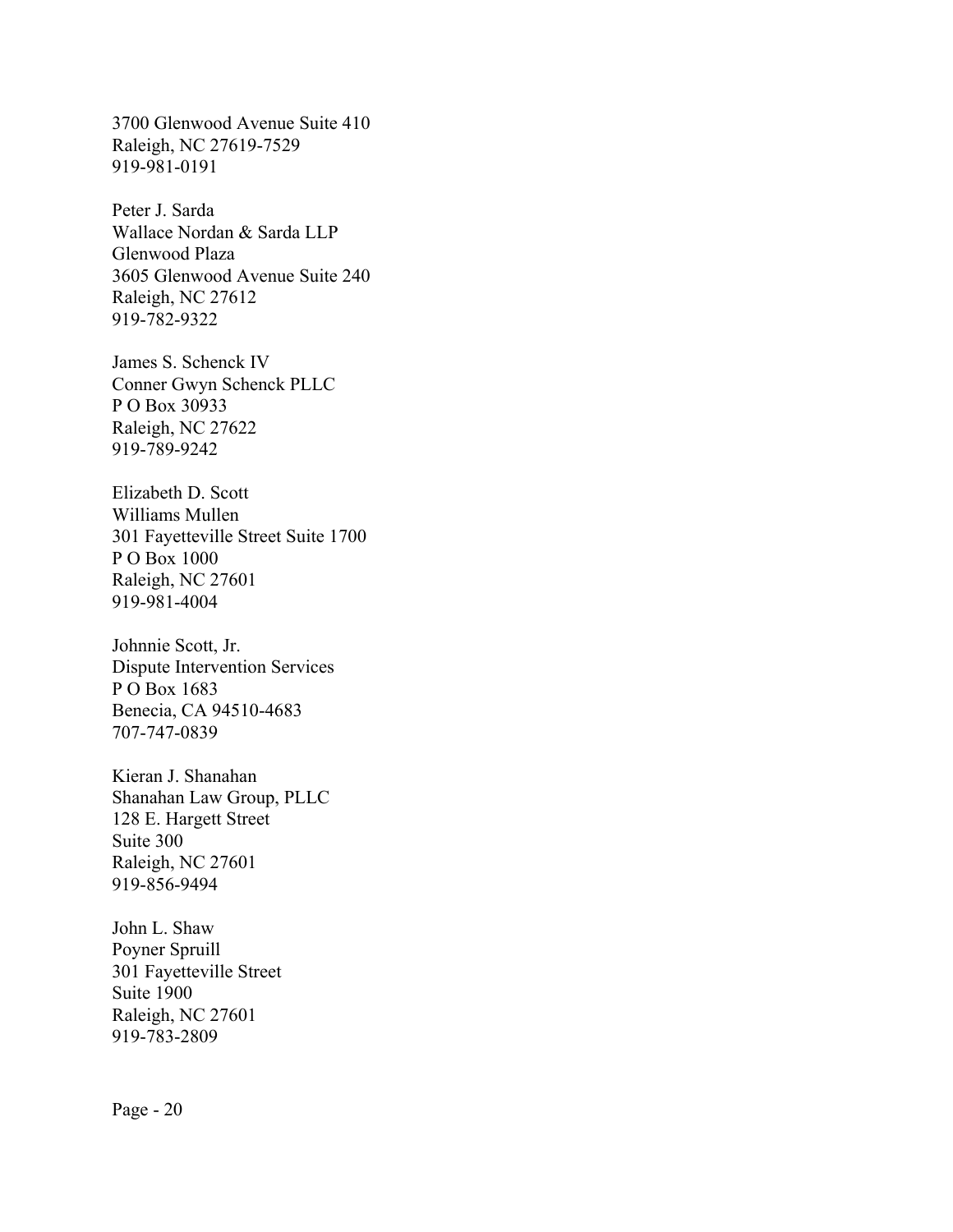Anne R. Slifkin Dispute Resolution 1309 Oakland Avenue Durham, NC 27705 919-215-9912

Mark Stevens Dispute Resolution Services P O Box 1598 Swansboro, NC 28584 919-393-6403

Arnold M. Stone 8752 Reed Drive Suite 3 Emerald Isle, NC 28594 252-354-5515

David R. Tanis Attorney at Law 136 Cook Drive Kitty Hawk, NC 27949 252-261-8173

Mitch Tuchman Morningstar Law Group 112 W. Main Street, Second Floor Durham, NC 27701-3604 919-590-0390

John M. Tyson 101 Hay Street Suite 2 Fayetteville, NC 28301-5649 910-322-1898

Phillip Van Hoy Van Hoy Reutlinger Adams and Dunn PLLC 737 East Boulevard Charlotte, NC 28203 704-375-6022

Donnell Van Noppen III Southern Environmental Law Center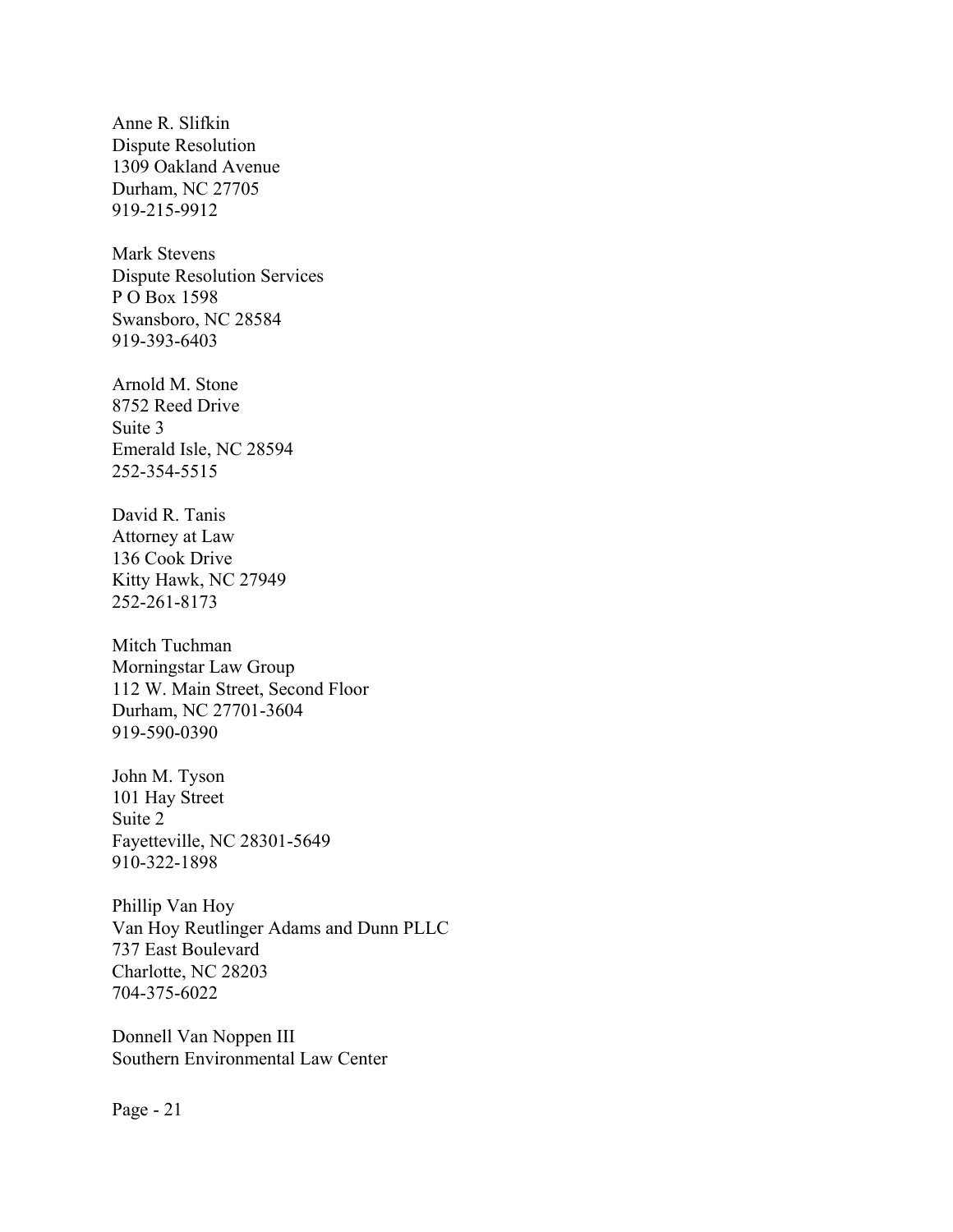200 W. Franklin Street Suite 330 Chapel Hill, NC 27516-2559 919-967-1450

R. Matthew Van Sickle Van Sickle Law PC 201 Shannon Oaks Circle Suite 200 Cary, NC 27511 919-279-3908

Angelique R. Vincent-Hamacher Robinson Bradshaw & Hinson 101 North Tryon Street Suite 1900 Charlotte, NC 28246 704-377-8357

Ronald E. VonLembke Attorney at Law 200 Valencia Drive Suite 103 Jacksonville, NC 28546 919-577-7771

M. Elizabeth Wade Carolina Dispute Resolution P O Box 91494 Raleigh, NC 27675 919-957-7800

John A. J. Ward John A. J. Ward PLLC 219 Pollack Street New Bern, NC 28560 252-633-4378

William A. Webb Shanahan Law Group PLLC 128 E. Hargett Street Suite 300 Raleigh, NC 27601 919-856-9494

Monica Webb-Shackleford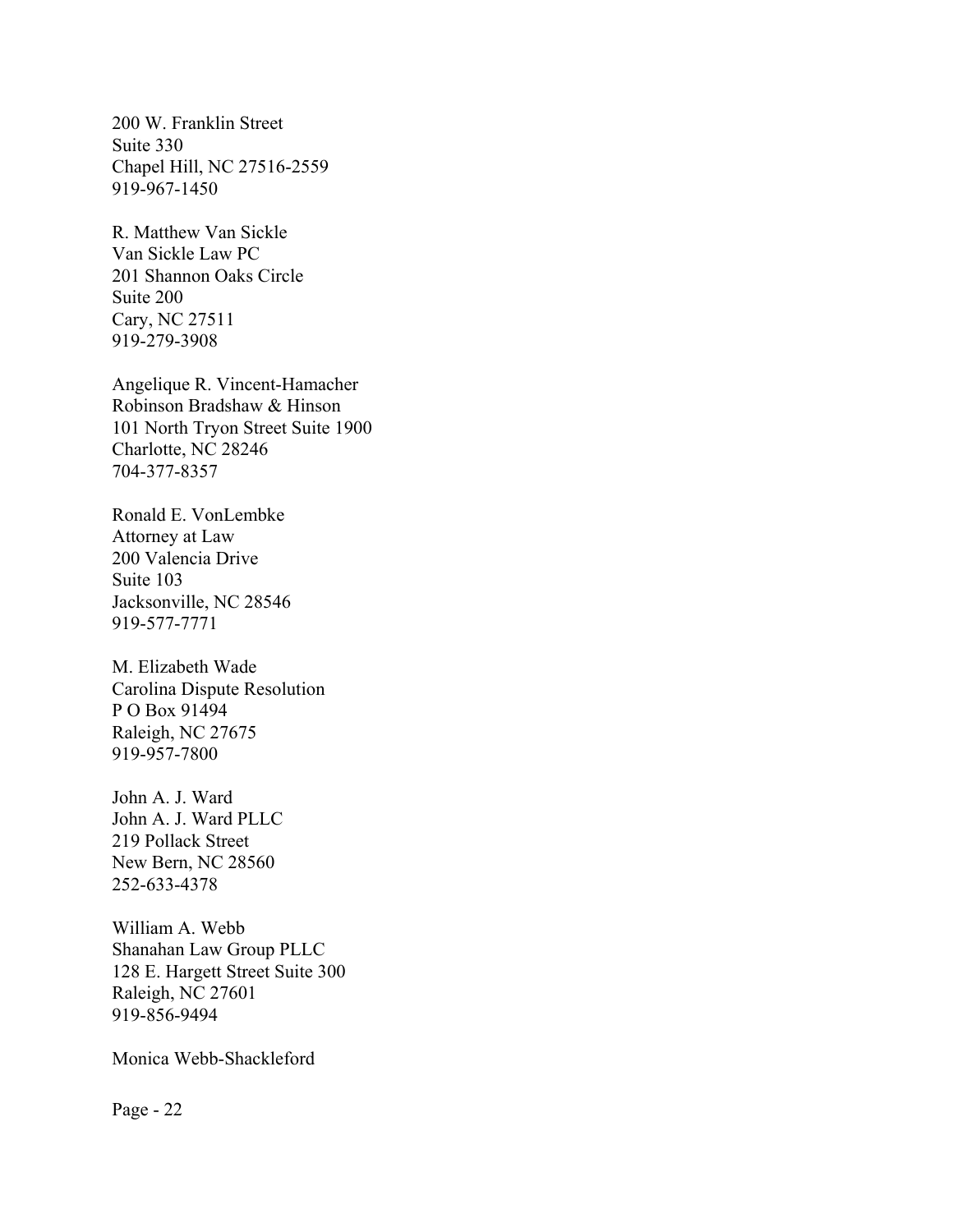Webb Shackleford PLLC 9121 Anson Way Suite 200 Raleigh, NC 27615 919-578-9032

Michael E. Weddington Smith Anderson Blount Dorsett Mitchell & Jernigan LLP P O Box 2611 2500 Wachovia Capitol Center Raleigh, NC 27602-2611 919-821-6623

Thomas R. West Poyner & Spruill 3600 Glenwood Avenue P O Box 10096 (Raleigh, NC 27605) Raleigh, NC 27612 919-783-2897

Barbara (Bonnie) B. Weyher Yates McLamb & Weyher LLP One Bank of America Plaza 421 Fayetteville Street Suite 1200 Raleigh, NC 27601 919-835-0090

Kimberly Wilson White Wilson Law 434 Fayetteville Street Suite 2060 Raleigh, NC 27601 919-890-0180

Thomas J. White, III White & Allen PA 106 MacLewean Street P O Box 3169 Kinston, NC 28502 252-527-8000

Linda K. Wood 4609 Gramercy Court Raleigh, NC 27609